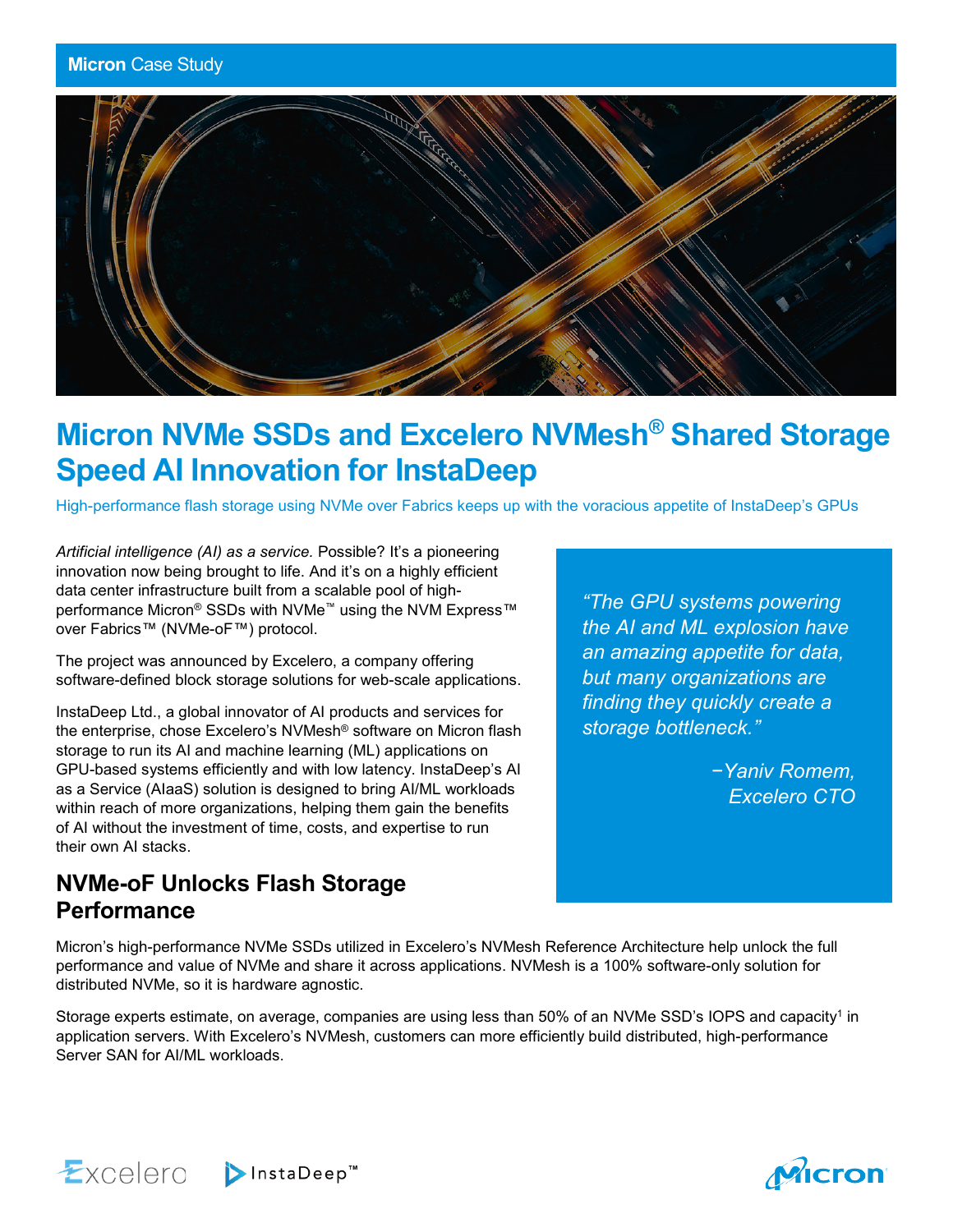#### **AI/ML Workloads Need Fast, Flash Storage**

InstaDeep offers a host of AI solutions, ranging from optimized pattern-recognition platforms, to GPU-accelerated insights, to self-learning decision-making systems.

InstaDeep wanted speed and low latency for its service platform. "Finding a storage infrastructure that would scale modularly and was highly efficient for AI and ML workflows is no small challenge," explained Amine Kerkeni, Head of AI Product at InstaDeep. "Our clients simply will not achieve the performance they need if an infrastructure starves the GPUs with slow storage or wastes time copying data to and from systems."

As InstaDeep built out the AI/ML solution architecture for its AIaaS offering, it searched for the right technology to serve its customers, maximize utilization, and reduce overall costs. The choice: GPU-optimized servers to access remote Micron high-performance NVMe SSDs as if they were local flash—with full IOPS and bandwidth capabilities. InstaDeep's team can now provide streamlined workflow management and faster time to insights from its new AI services.

## **Feeding the GPU Means No Bottlenecks**

"The GPU systems powering the AI and ML explosion have an amazing appetite for data, but many organizations are finding they quickly create a storage bottleneck," explained Yaniv Romem, Excelero's CTO. "The only storage that is fast enough to keep up with these GPUs is local NVMe flash, due to the high competition for valuable PCIe connectivity amongst GPUs, networking, and storage."

The InstaDeep platform also benefited from the massive network connectivity of NVIDIA's DGX® nodes. A DGX node can ingest as much as 48 GB/s of bandwidth via 4-8 x 100Gb ports<sup>2</sup>. Excelero's NVMesh software enables its customers to maximize GPU utilization with this connectivity and low-latency (5µs), delivering the high IOPS of local NVMe in a distributed and linearly scalable architecture.

#### **NVMe-oF Evolves to AI/ML Use Cases**

Historically, the large storage needs of high-performance computing (HPC) focused primarily on streaming large files between parallel file systems. Now, NVMe-oF helps fulfill critical needs for high capacity, low latency storage in AI/ML, big data, and other workloads that demand intensive I/O. Organizations can now accelerate HPC applications with readily available storage.

Excelero NVMesh enables IT to pursue both performance and storage functionality. Organizations can easily share data and protect it, as well as deliver new levels of storage performance. Excelero NVMesh and Micron NVMe storage enable InstaDeep to deliver huge bandwidth and IOPS in a very small and cost-effective storage form factor.